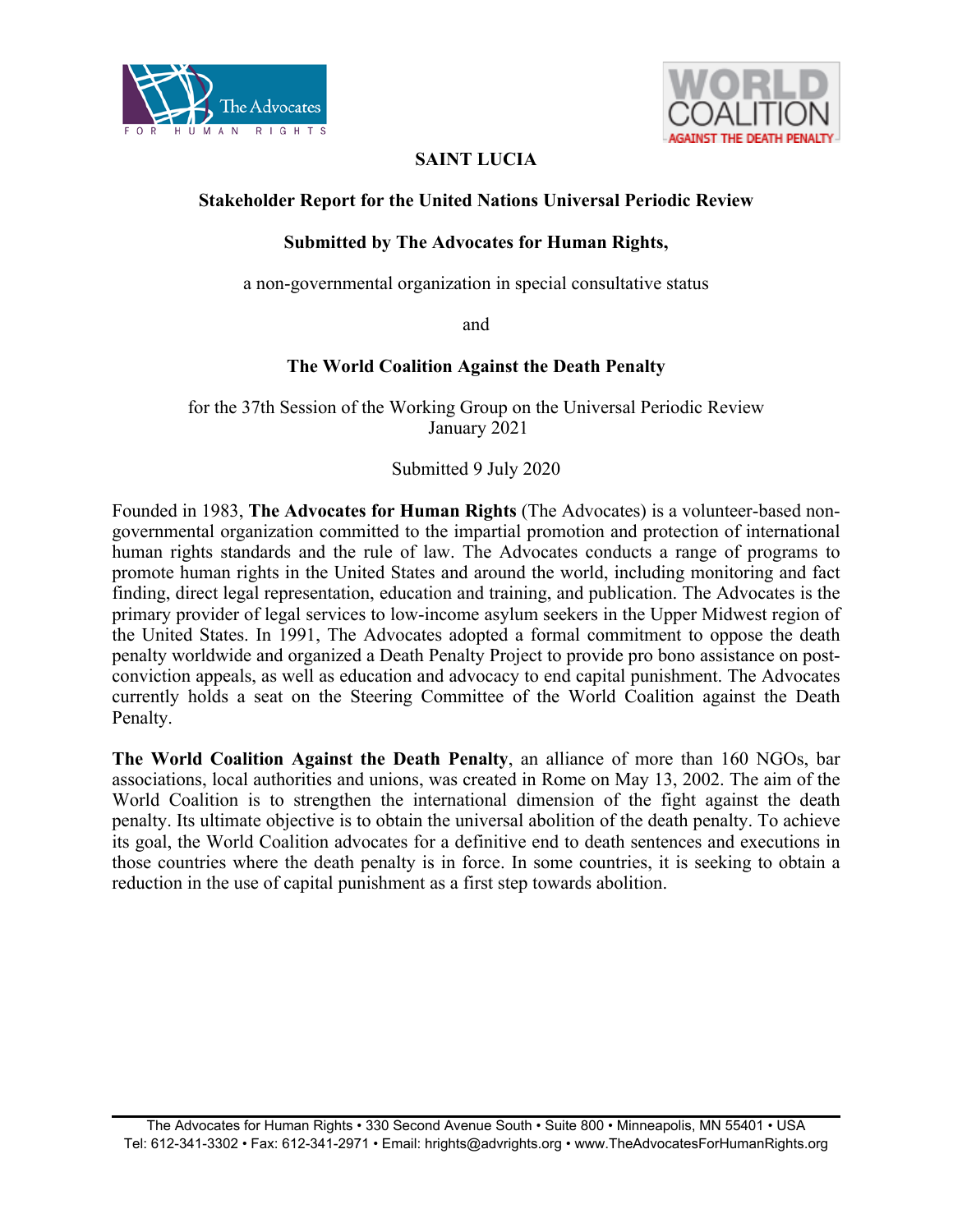### **EXECUTIVE SUMMARY**

1. Saint Lucia has not reported an execution since 1995 and has steadily decreased the number of death sentences over the years to zero since 2011. 1 Saint Lucia has not handed down any additional death sentences since the last Universal Periodic Review. The death penalty remains an available sentence for ordinary crimes. 2

## **I. BACKGROUND AND FRAMEWORK**

## **A. 2015 Universal Periodic Review of Saint Lucia**

*1. Impose <sup>a</sup> moratorium on the death penalty, effective immediately going forward.*

### **Status of Implementation: Not Accepted, Partially Implemented**

- 2. The Government of Saint Lucia noted recommendations to establish <sup>a</sup> formal moratorium on the death penalty. 3 In responding to these recommendations, however, the Government recalled "that there has been <sup>a</sup> de facto moratorium on the death penalty since 1995."<sup>4</sup>
- 3. Saint Lucia has effectively observed <sup>a</sup> moratorium since 2011, when courts issued the last death sentences, 5 but the death penalty still exists under law. To its credit, Saint Lucia has had no person on death row since 2013, eliminating the imminent possibility of executions. 6
- 4. In 2016 and 2018, Saint Lucia voted against General Assembly resolutions to establish an official moratorium on the use of the death penalty. 7
- 2. Abolish and replace the death penalty with a sentence that is fair, proportionate and respects *international human rights standards.*

### **Status of Implementation: Not Accepted, Not Implemented**

- 5. The Government of Saint Lucia noted recommendations to take steps toward abolishing the death penalty.8 The legislature has neither proposed nor passed any law since 2015 to formally prohibit the death penalty.
- *3. Ratify key international agreements regarding the death penalty.*

### **Status of Implementation: Partially Accepted, Not Implemented**

- 6. Saint Lucia noted several recommendation to ratify the Second Optional Protocol to the International Covenant on Civil and Political rights, aiming at the abolition of the death penalty. 9 Saint Lucia supported <sup>a</sup> recommendation from France to fully implement recommendations from the 2011 UPR concerning ratification of the ICCPR.<sup>10</sup>
- 7. Saint Lucia has not ratified the ICCPR or its Second Optional Protocol.
- *4. Educate the public about human rights and alternatives to the death penalty*

#### **Status of Implementation: Not Accepted, Not Implemented**

8. The Saint Lucian Government noted Brazil'<sup>s</sup> recommendation to engage "in awarenessraising campaigns on human rights, with <sup>a</sup> particular emphasis on the incompatibility between the death penalty and human rights" while taking the necessary steps to abolish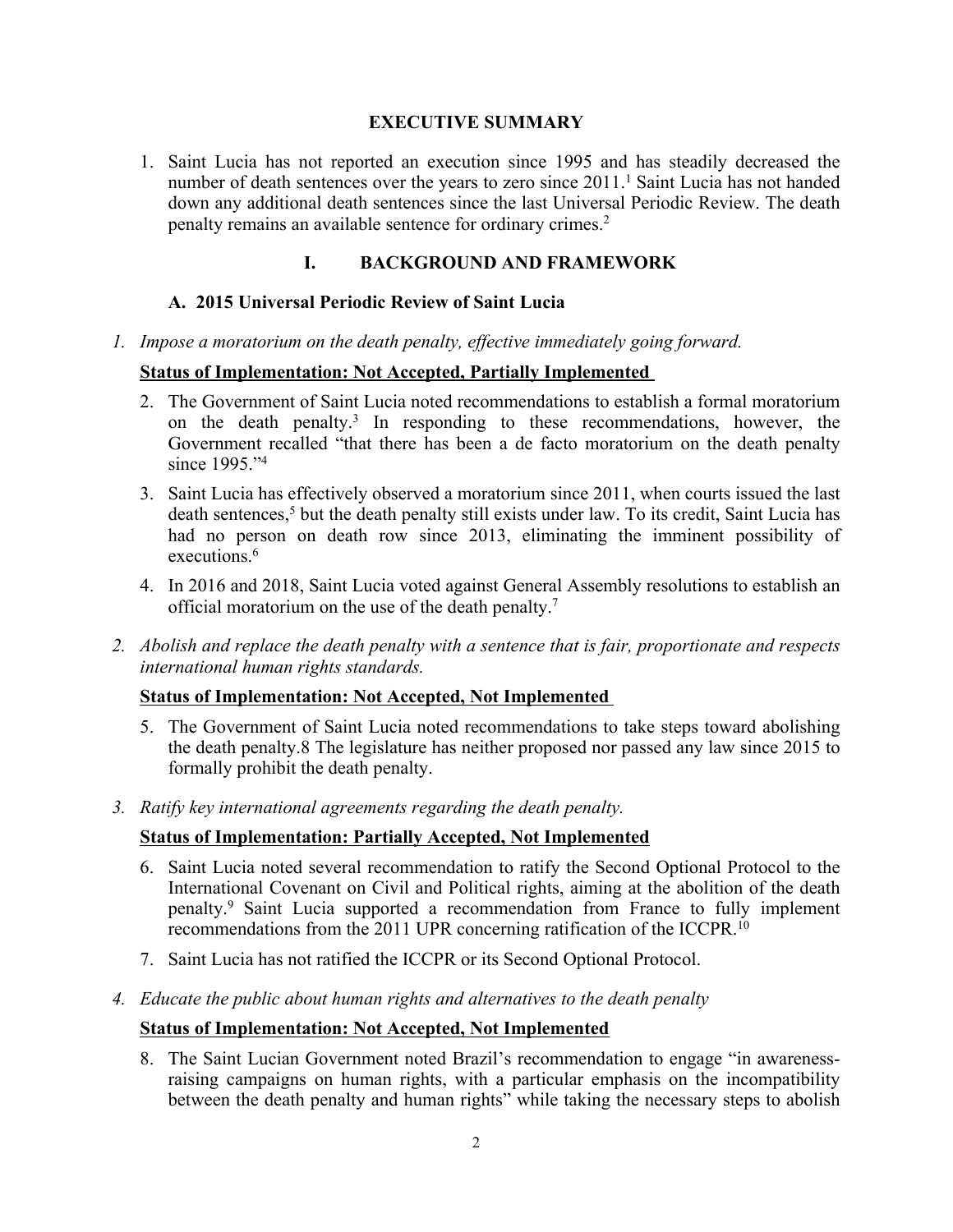and establish <sup>a</sup> moratorium on the death penalty.11 Since 2015, Saint Lucian authorities appear to have nothing to inform and educate the public about alternatives to the death penalty.

## **B. Domestic Legal Framework**

- 9. Much of Saint Lucia'<sup>s</sup> domestic legal framework has remained in place since the previous UPR. Saint Lucia's Constitution expressly authorizes the death penalty.<sup>12</sup> Section 2 of the Constitution states: "<sup>a</sup> person shall not be deprived of his or her life intentionally save in execution of the sentence of <sup>a</sup> court in respec<sup>t</sup> of <sup>a</sup> criminal offence under any law of which he or she has been convicted."<sup>13</sup>
- 10. The death penalty is available as <sup>a</sup> sentence for various violent crimes, including aggravated murder, the murder of criminal justice personnel, <sup>14</sup> murders committed in furtherance of sex offenses, hate crimes, and drug trafficking,<sup>15</sup> murders committed in furtherance of acts of terrorism,<sup>16</sup> murders for capital gain,<sup>17</sup> murders that are part of multiple murders,<sup>18</sup> and murders by an offender who has previously been convicted of murder.<sup>19</sup>
- 11. The death penalty is not <sup>a</sup> mandatory punishment for any crime. 20 Judges may consider mitigating factors<sup>21</sup> and the Governor-General has the authority to grant clemency, a pardon, or <sup>a</sup> stay of execution. 22 The Committee on the Prerogative of Mercy makes <sup>a</sup> recommendation to the Governor-General as to whether to exercise that authority.<sup>23</sup> Saint Lucia prohibits courts from sentencing people to death for crimes committed as juveniles.<sup>24</sup> The law also prohibits sentencing pregnant women<sup>25</sup> or people with psychosocial disabilities, subject to qualifications, to the death penalty.<sup>26</sup>
- 12. Defendants in criminal proceedings have access to counsel. <sup>27</sup> Although the Constitution guarantees <sup>a</sup> fair hearing within <sup>a</sup> reasonable time by an independent and impartial court established by law,<sup>28</sup> the judicial system continues to face many challenges, including inadequate protections for witnesses, as well as limited forensic capabilities and delays in processing evidence. 29

### **II. IMPLEMENTATION OF INTERNATIONAL HUMAN RIGHTS OBLIGATIONS**

### **Right or area 2.1. Acceptance of international norms**

13. Saint Lucia has not ratified the ICCPR, its Second Optional Protocol, the Convention Against Torture, or its Optional Protocol. 30

### **Right or Area 12.4. Death Penalty**

- 14. As discussed above, Saint Lucia has not carried out any executions since 1995, and in 2013 authorities commuted the sentence of the last person on death row. No death sentences have been pronounced since 2011.
- 15. In 2019, National Security Minister Hermangild Francis, discussing plans for constitutional reforms, said that Saint Lucians should determine whether the country abolishes the death penalty.<sup>31</sup>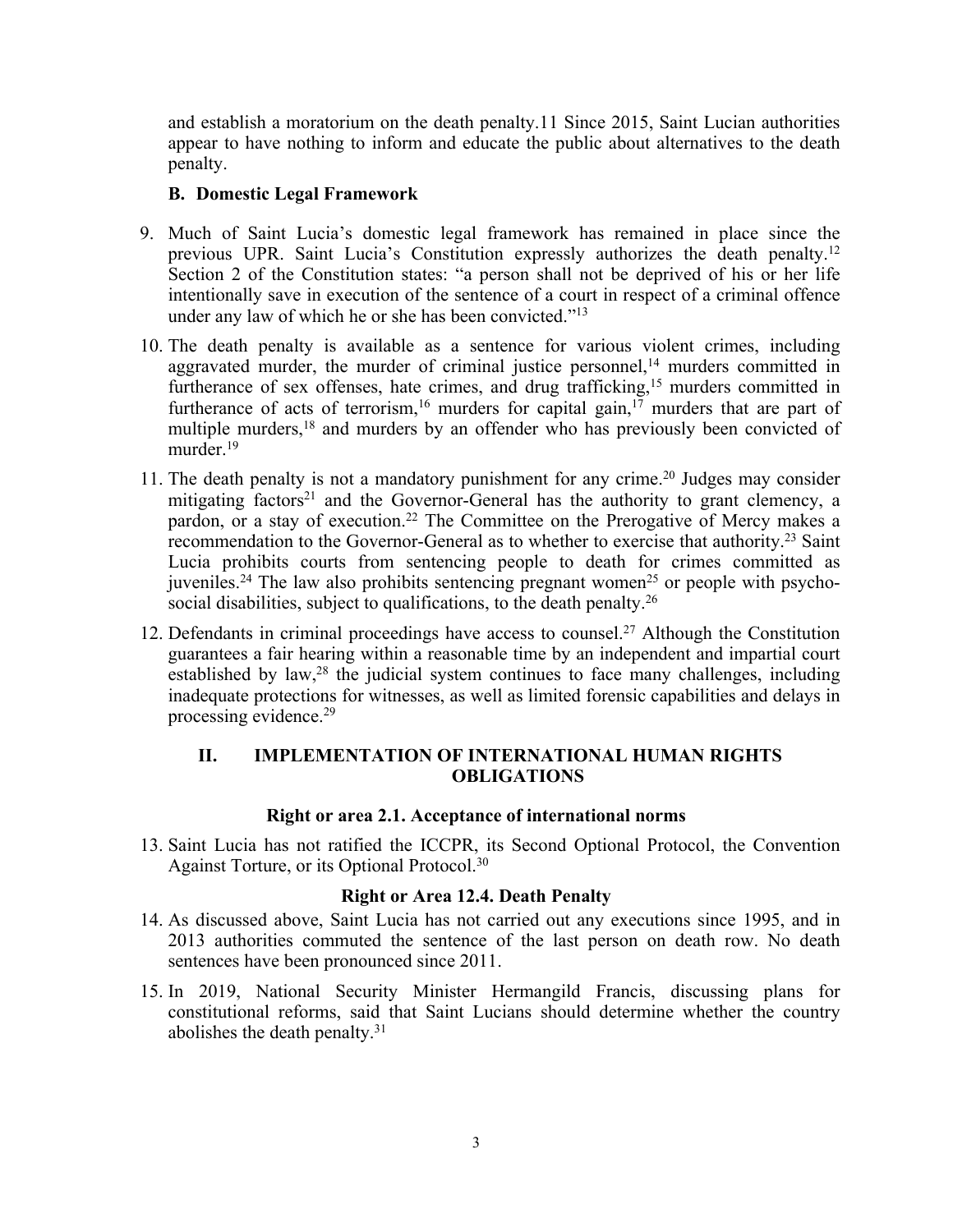#### **Right or area 12.6. Conditions of detention**

- 16. Bordelais Correctional Facility, the island'<sup>s</sup> central prison, reported that in 2019, its "remand population at the facility was at its highest in four years."<sup>32</sup> People in the prison lack access to clean drinking water, 33 and the World Prison Brief reported that the prison population was at 105.4% of capacity in 2017. 34
- 17. According to the World Health Organization, overcrowded and unsanitary conditions are "likely to result in <sup>a</sup> heightened risk of person-to-person and droplet transmission of pathogens like COVID-19," because "people in prisons typically have <sup>a</sup> greater underlying burden of disease and worse health conditions than the general population, and frequently face greater exposure to risks such as smoking, poor hygiene and weak immune defence due to stress, poor nutrition, or prevalence of coexisting diseases, such as bloodborne viruses, tuberculosis and drug use disorders." 35

#### **Right or area 15.1. Administration of justice & fair trial**

18. Saint Lucia'<sup>s</sup> Constitution provides for an independent judiciary, 36 and the governmen<sup>t</sup> generally supports and respects judicial independence. <sup>37</sup> According to Saint Lucia'<sup>s</sup> Constitution, <sup>a</sup> person accused of <sup>a</sup> criminal offense and is officially charged for that offense is "permitted to defend himself or herself before the court in person or, at his or her own expense, by a legal practitioner of his or her own choice."<sup>38</sup> However, Saint Lucia'<sup>s</sup> Constitution does not appear to provide subsidized or free legal representation by a legal practitioner in the case that the defendant cannot afford a private attorney.<sup>39</sup>

#### **III. RECOMMENDATIONS**

- 19. This stakeholder repor<sup>t</sup> suggests the following recommendations for the Government of Saint Lucia:
- Abolish the death penalty and replace it with <sup>a</sup> sentence that is fair, proportionate, and in compliance with international human rights standards.
- Impose an immediate, official moratorium on the death penalty.
- Ratify the International Covenant on Civil and Political Rights, its Second Optional Protocol, the Convention Against Torture, and its Optional Protocol.
- Vote in favor of General Assembly resolutions to establish an official moratorium on the use of the death penalty.
- Prior to any public referendum concerning the death penalty, conduct a comprehensive awareness-raising campaign on human rights and alternatives to the death penalty, in collaboration with civil society organizations in the region.
- Ensure that each person potentially eligible for <sup>a</sup> death sentence is represented by competent counsel at all stages of judicial proceedings and while pursuing relief under the prerogative of mercy, regardless of the person'<sup>s</sup> ability to pay for legal representation.
- Ensure that detention conditions comply with the Nelson Mandela Rules.
- Ensure that detention conditions are improved, particularly with respec<sup>t</sup> to food, health care, sanitation, and quarantine measures, so as to minimize the risk of spread of COVID-19, particularly for people at greater risk.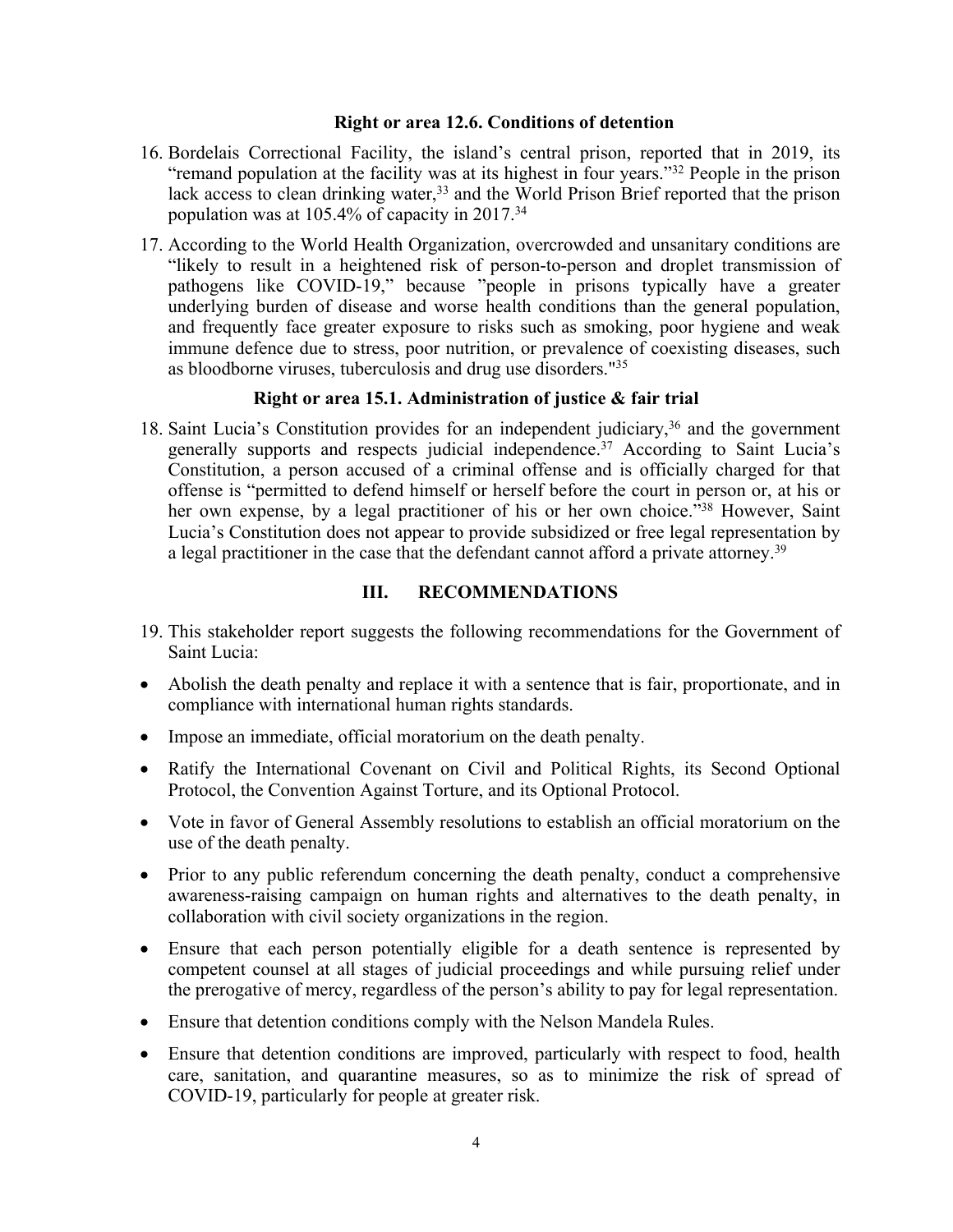Continue to recognize the jurisdiction of the Judicial Committee of the Privy Council and the Eastern Caribbean Supreme Court over criminal appeals arising out of cases originating in Saint Lucia.

<sup>5</sup> WORLD <sup>D</sup>ATA, "Death Penalty in Saint Lucia*,"* accessed Jul. 7, 2020, https://www.worlddata.info/america/saintlucia/deathpenalty.php.

<sup>7</sup> UN General Assembly 73/175, U.N. Doc. A/RES/73/175, (Jan. 23, 2019). Also available online at https://undocs.org/en/A/RES/73/175.

(Montenegro).

```
10 UPR-info.org, "Database of Recommendations," accessed Jul. 7, 2020, https://www.upr-
```
info.org/database/index.php?limit=0&f\_SUR=163&f\_SMR=All&order=&orderDir=ASC&orderP=true&f\_Issue=Al l&searchReco=&resultMax=300&response=&action\_type=&session=&SuRRgrp=&SuROrg=&SMRRgrp=&SMR Org=&pledges=RecoOnly.

<sup>11</sup> Human Rights Council, *Report of the Working Group on the Universal Periodic Review: Saint Lucia,* (Dec. 15, 2015), U.N. Doc. A/HRC/31/10/, ¶ 88.74 Take concrete steps aiming at abolishing the death penalty and, in the meantime, establish <sup>a</sup> moratorium on the practice, while engaging in awareness-raising campaigns on human rights, with <sup>a</sup> particular emphasis on the incompatibility between the death penalty and human rights (Brazil).

<sup>12</sup> CONSTITUTION OF SAINT LUCIA, Dec. 20, 1978, ch. 8, §2. The constitution provides for protection of the right of life broadly, decreeing "a person shall not be deprived of his or her life intentionally save in execution of the sentence of <sup>a</sup> court in respec<sup>t</sup> of <sup>a</sup> criminal offence under any law of which he or she has been convicted."

<sup>13</sup> CONSTITUTION OF SAINT LUCIA, Dec. 20, 1978, ch. 8, §2.

14 St. Lucia Criminal Code §§ 86(1)(a), (4) (2004).

15 St. Lucia Criminal Code §§ 86(1)(d), (4) (2004).

16 St. Lucia Criminal Code §§ 86(1)(f), (4) (2004).

17 St. Lucia Criminal Code §§ 86(1)(e), (4) (2004).

18 St. Lucia Criminal Code § 87(3)(b) (2004).

19 St. Lucia Criminal Code § 87(3)(a) (2004).

20 *See* St. Lucia Criminal Code § 86(5) (2004).; *The Queen v. Hughes*, L.R.P.C. [48-52] (2002) (appeal taken from St. Lucia).

<sup>1</sup> <sup>W</sup>ORLD <sup>D</sup>ATA, "Death Penalty in Saint Lucia*,"* accessed Jul. 7, 2020, https://www.worlddata.info/america/saintlucia/deathpenalty.php.

<sup>2</sup> Amnesty International, *Global Report: Death Sentences and Executions,* (Amnesty International, 2019), 49. Also available online at https://www.amnesty.org/download/Documents/ACT5098702019ENGLISH.PDF.

<sup>3</sup> Human Rights Council, *Report of the Working Group on the Universal Periodic Review: Saint Lucia,* (Dec. 15, 2015), U.N. Doc. A/HRC/31/10/ ¶ 88.77 Formally declare the moratorium or abolition of the death penalty.

<sup>4</sup> Human Rights Council, *Report of the Working Group on the Universal Periodic Review: Saint Lucia: Addendum*, (Mar. 14, 2016), U.N. Doc. A/HRC/31/10/Add.1, ¶ 88.72 Saint Lucia notes this recommendation and again states that there has been <sup>a</sup> de facto moratorium on the death penalty since 1995 and ¶ 88.78 Saint Lucia notes this recommendation.

<sup>6</sup> Death Penalty Database, "Saint Lucia," accessed Jul. 7, 2020, https://dpw.pointjupiter.co/country-searchpost.cfm?country=Saint+Lucia.

<sup>8</sup> Human Rights Council, *Report of the Working Group on the Universal Periodic Review: Saint Lucia,* (Dec. 15, 2015), U.N. Doc. A/HRC/31/10/ ¶ 88.75 Continue its efforts to adopt necessary measures to abolish the death penalty (Mexico) and ¶ 88.76 Take all necessary steps to formally abolish the death penalty (Netherlands).

<sup>9</sup> Human Rights Council, *Report of the Working Group on the Universal Periodic Review: Saint Lucia,* (Dec. 15, 2015), U.N. Doc. A/HRC/31/10/ ¶ 88.13 Ratify the Second Optional Protocol to the International Covenant on Civil and Political Rights, aiming at the abolition of the death penalty